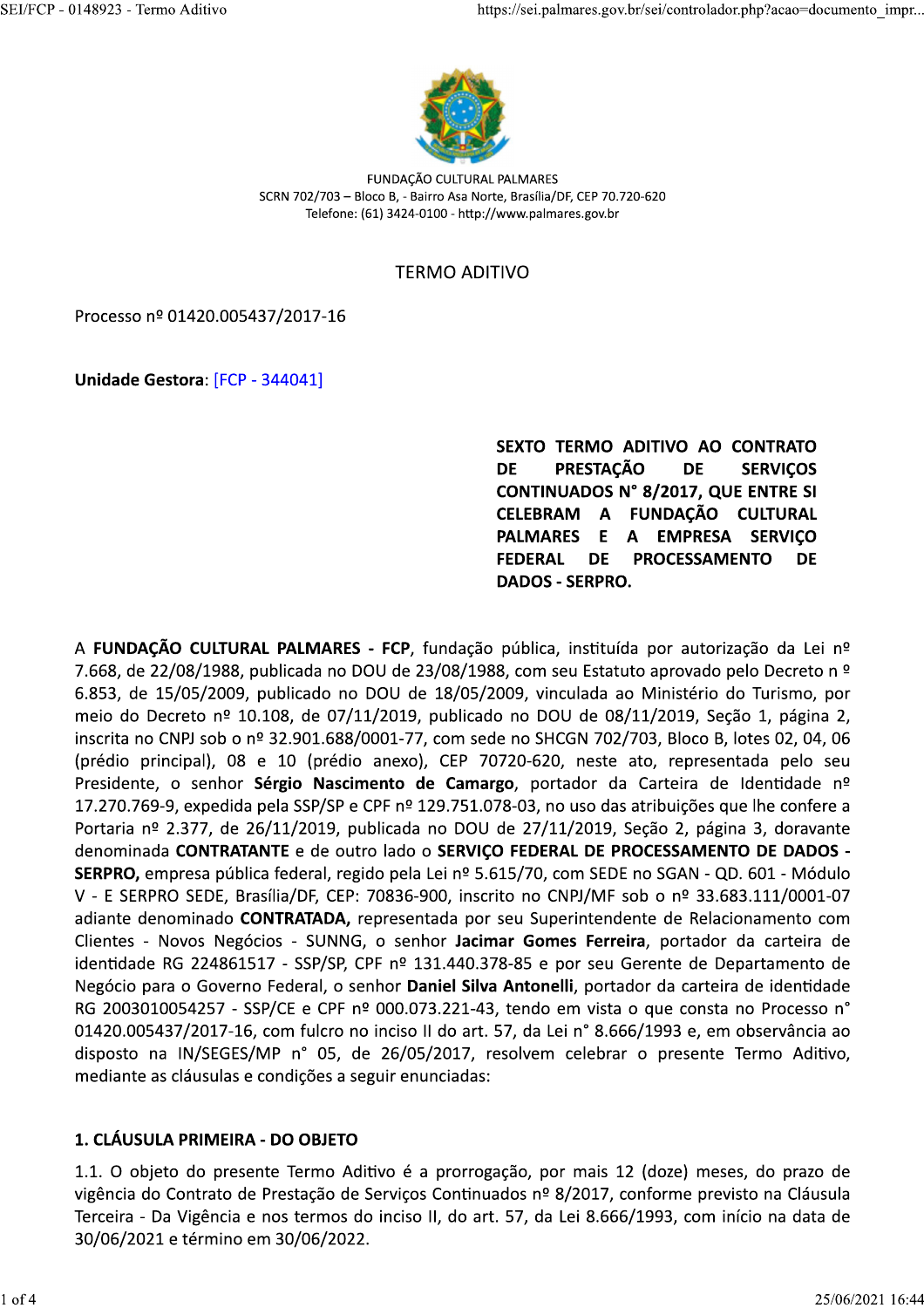# 2. CLÁUSULA SEGUNDA - DOS PREÇOS

2.1. O valor deste Contrato é de R\$ 12.900,00 (doze mil e novecentos reais), mensais, perfazendo o valor total para 12 (doze) meses de R\$ 154.800,00 (cento e cinquenta e quatro mil e oitocentos reais), conforme descrito abaixo:

| Descrição do Serviço                 | Valor<br>unitário<br>(R5) | Quant. | Valor total<br>mensal $(R\$ ) | Valor total<br>anual (R\$) |
|--------------------------------------|---------------------------|--------|-------------------------------|----------------------------|
| Conexão Tipo 1                       | R\$ 5.400,00              | 1      | R\$ 5.400,00                  | R\$ 64.800,00              |
| Acesso à Internet Pacote de 100 Mbps |                           |        | R\$ 7.500,00                  | R\$ 90.000,00              |
| Valor total (R\$)                    |                           |        | R\$ 12.900,00                 | R\$ 154.800,00             |

## 3. CLÁUSULA TERCEIRA - DA DOTAÇÃO ORÇAMENTÁRIA

3.1. As despesas decorrentes deste Termo Aditivo estão programadas em dotação orçamentária própria, prevista no orçamento da União, para o exercício de 2021 (Nota de Empenho nº 2021NE000014), na classificação abaixo:

Gestão/Unidade: 344041/34208 Natureza de Despesa: 339040 PTRES: 190465 PI: T20004PA036 Fonte: 0100000000

3.2. No exercício de 2022, as despesas correspondentes correrão à conta dos recursos próprios para atender às despesas da mesma natureza, cuja alocação será feita no início do exercício financeiro.

## 4. CLÁUSULA QUARTA - DO REAJUSTE DE PREÇOS

4.1. Fica resguardado o direito da **CONTRATADA** no reajuste do preço, a ser oficializado por meio de apostilamento, utilizando a variação do índice Nacional de Preços ao Consumidor Amplo - IPCA do Instituto Brasileiro de Geografia e Estatística - IBGE.

## 5. CLÁUSULA QUINTA - DO FUNDAMENTO LEGAL

5.1. O presente Instrumento decorre de autorização do Presidente da Fundação Cultural Palmares e encontra amparo legal no inciso II do art. 57 e no art. 65, ambos da Lei nº 8.666/1993.

## 6. CLÁUSULA SEXTA - DA PUBLICAÇÃO

6.1. A CONTRATANTE providenciará a publicação do extrato deste Termo Aditivo no Diário Oficial da União, de acordo com o parágrafo único do art. 61 da Lei nº 8.666/1993, correndo a despesa às suas expensas.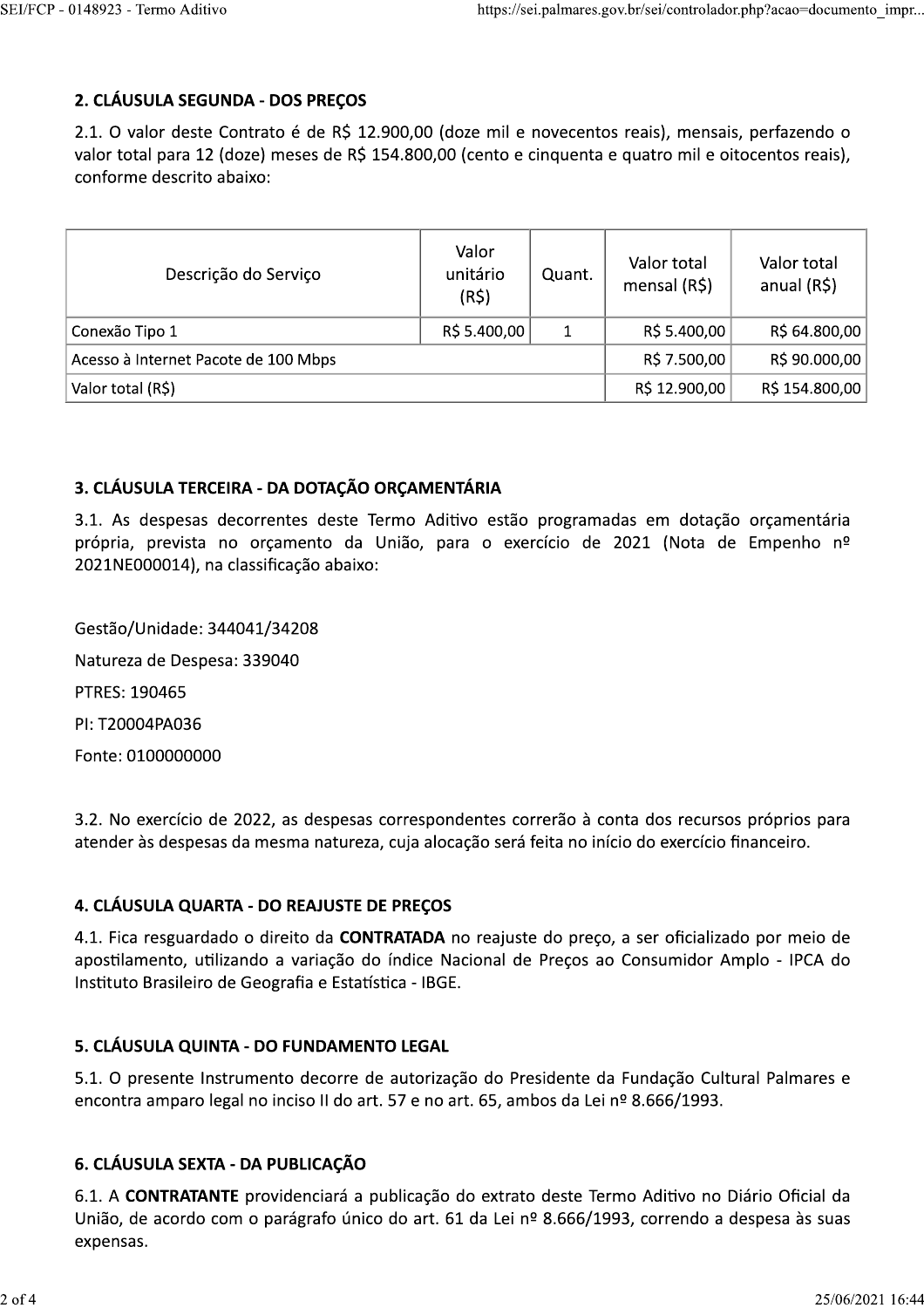# 7. CLÁUSULA SÉTIMA - DA RATIFICAÇÃO

7.1. Ficam ratificadas e inalteradas as demais Cláusulas e condições do Contrato ora aditado, naquilo que não conflitarem com o presente Instrumento.

7.2. E, por estarem justas e contratadas, firmam o presente Termo Aditivo, para um só efeito, depois de lido e achado conforme, vai assinado pelas partes.

> (assinatura eletrônica) Sérgio Nascimento de Camargo Pela CONTRATANTE

> > (assinatura eletrônica) **Jacimar Gomes Ferreira** Pela CONTRATADA

| SERPRO                            |                                                                                                                 |  |  |
|-----------------------------------|-----------------------------------------------------------------------------------------------------------------|--|--|
| <b>Assinado Digitalmente por:</b> |                                                                                                                 |  |  |
| <b>JACIMAR GOMES FERREIRA</b>     |                                                                                                                 |  |  |
| <b>CPF/CNPJ:</b>                  | Assinado em:                                                                                                    |  |  |
| 13144037885                       | 29/06/2021                                                                                                      |  |  |
|                                   | Sua autenticidade pode ser confirmada no endereço:<br><http: assinador-digital="" www.serpro.gov.br=""></http:> |  |  |





(assinatura eletrônica) **Daniel Silva Antonelli** Pela CONTRATADA

Testemunhas:

Nome: Nilza Marcia de Morais CPF: 179.780.841-91

Nome:

CPF:



Documento assinado eletronicamente por Sergio Nascimento de Camargo, Presidente, em 25/06/2021, às 15:34, conforme horário oficial de Brasília, com fundamento no art. 6º, § 1º, do Decreto nº 8.539, de 8 de outubro de 2015.



A autenticidade deste documento pode ser conferida no site http://sei.palmares.gov.br /sei/controlador externo.php?acao=documento conferir&id orgao acesso externo=0, informando o código verificador 0148923 e o código CRC 813C9B2F.